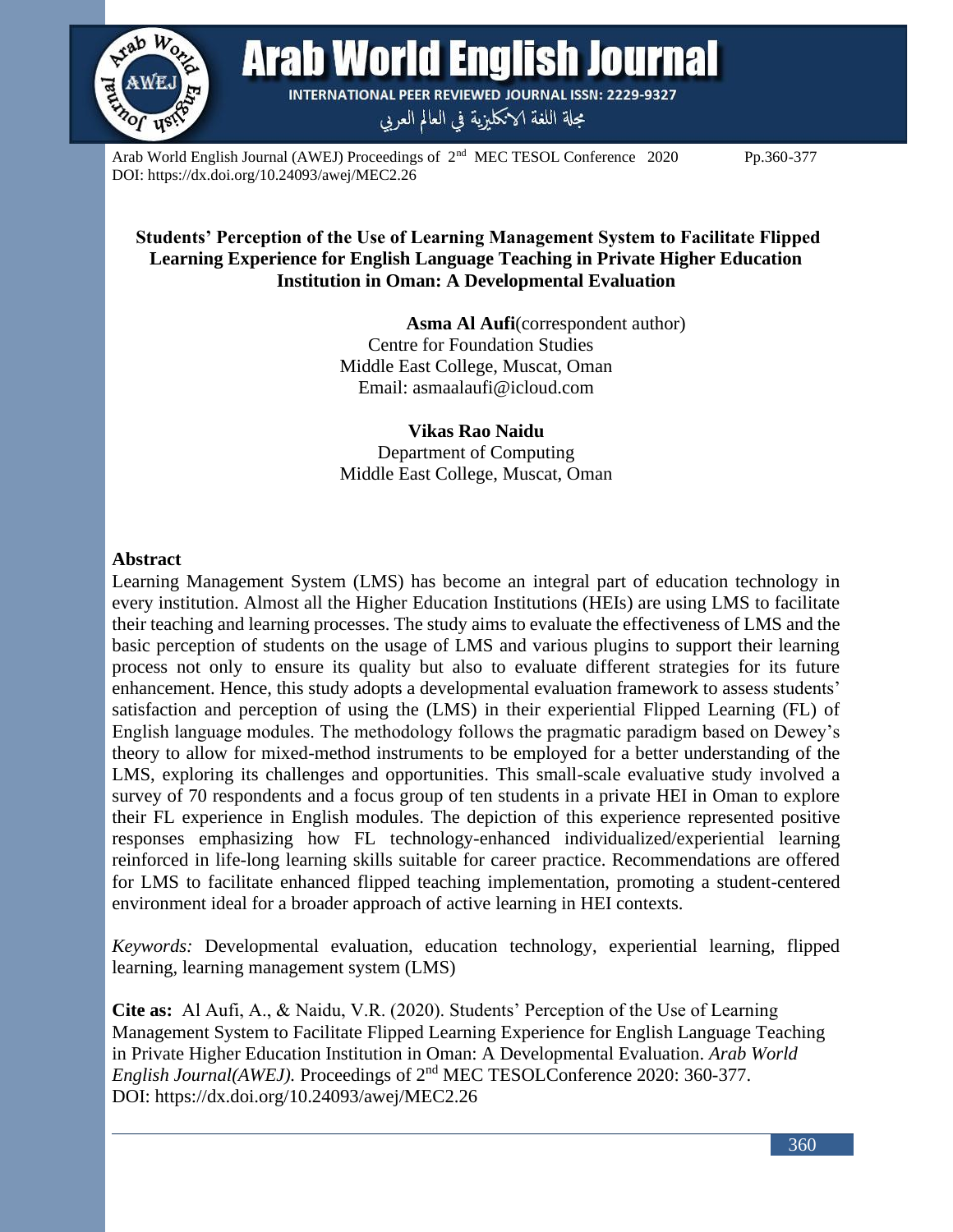#### **Introduction**

Higher Education Institutions (HEIs) are challenged to improve student-learning experiences demonstrating program effectiveness. Al-Zahrani (2015) asserts that enhancing student's engagement and active learning is a critical task for HEIs. Traditional classrooms are no longer effective in developing learner's capacity to apply knowledge in real life (Mazur, 2009). Thus, policymakers, scholars, and advocacy groups strive to enhance higher education quality using active methodologies to graduate students with life-long learning skills essential for the labor market (O'Flaherty & Phillips, 2015). Active learning is defined here as "the process of having students engage in some activity that forces them to reflect upon ideas and how they are using those ideas" (Michael, 2006, p.160). It is also known as the shift from lecture/didactic/route memorization 'surface learning' to constructive/analytic/critical 'deeper learning', i.e., the change from a teacher- to student-centered paradigm (Ritchhart, Church, & Morrison, 2011). This is in line with the new millennial learning preference, born as digital natives exposed to information technology (IT) from infancy. Furthermore, the use of technology positively affects student's ability to construct their knowledge, now considered a critical standard of learning (Roehl, Reddy, & Shannon, 2013; Poloju & Naidu, 2020). HEIs, internationally, have recognized the potential value of utilizing IT in pedagogical approaches and curricula, typically to promote studentcentered education allowing students to become actively engaged in higher-order thinking (Kim, Kim, Khera, & Getman, 2014).

As one of the emerging pedagogical approaches, Flipped Learning has been increasingly utilized to foster the student-centered environment via technology (Strayer, 2012). Research do not indicate one definition of flipped learning, but rather multiples developed through custom practices. The American educators Bergmann and Sams (2012) developed the concept of 'flipping your classroom', viewing the pedagogy as a reversed traditional classroom approach in which lecturing and classroom activities followed by homework for a conventional teaching setting are changed (Reyna, 2015). In flipped classrooms, theoretical material is studied before the class individually (information transfer) and mostly asynchronously using technological tools such as Learning Management System (LMS) to watch and listen to lectures in self-study. This leaves classroom time to be devoted to problem-solving, researching, crafting, and creating (Stöher & Adawi, 2018), fulfilling a variety of practical tasks (information assimilation) that promote active learning (Hung, 2015; Sharma, Lau, Doherty, & Harbutt, 2015). FL's approach has been adapted to multiple disciplines such as Medicine, Engineering, English, and Business studies across HEIs internationally, proving able to strengthen learner's capacity in higher cognitive skills aligned to (Bloom's Taxonomy, 1956). That is by not only promoting individualized education but also promoting practical conceptual analysis combined with a fully participative classroom (Sage & Sele, 2015).

Latest technologies such as Machine Learning-based plugins on LMS could take up the teaching and learning experiences to the next level. With supervised machine learning plugged into the LMS such as Moodle, student's progress could be monitored, and proactive measures could be taken to enhance the learning experience apart from speeding up the tedious tasks. (Naidu, Singh, Farei, & Suqri, 2020).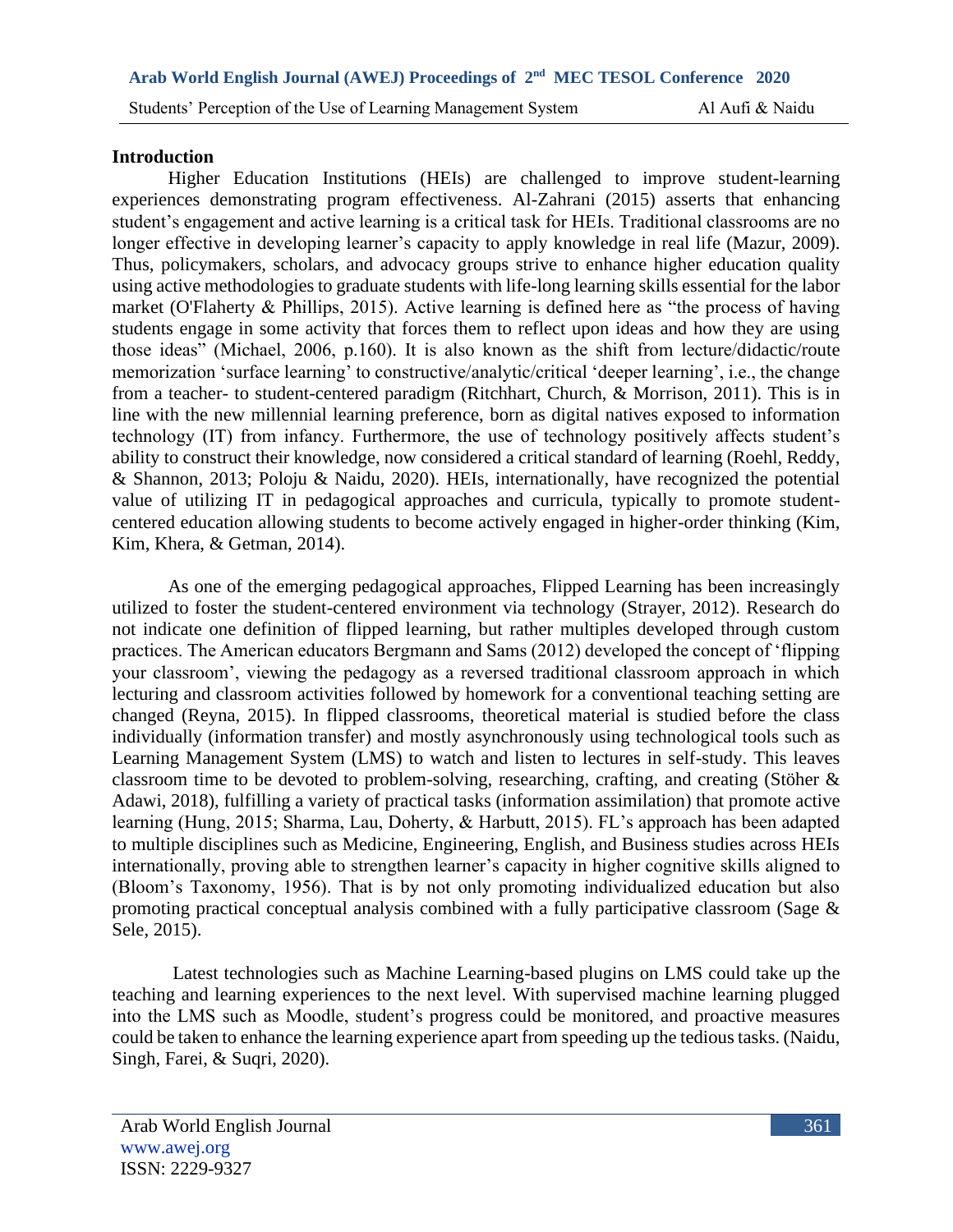### **The Rationale of this study**

Given the burgeoning use of LMS for flipped learning in HEIs, there is a need for a comprehensive and more in-depth understanding of the opportunities and challenges the pedagogical technology might project towards instruction and its impact on students' lifelong learning English modules. Measuring the degree of students' learning satisfaction plays a vital role in evaluating the effectiveness of LMS in Flipped Learning (Wu, Tennyson, & Hsia, 2010). Thus, the primary objective of this study is to understand if the current practices in higher education in terms of technology implementation, is good enough for the flipped teaching approach. In consideration of the formation of questions for this study, a series of one-to-one meetings were conducted with the FL end users. These included both faculty and students in the private HEI understudy in Oman. Based on these meetings, common problems were identified to evaluate the potential use of LMS from students' perspectives on their flipped learning experience, becoming the core object of the evaluation.

# **Research questions:**

- 1. What are the students' perceptions of the use of LMS to aid their Flipped Learning (FL)?
- 2. What are the benefits and challenges in the implementation of LMS for FL in the selected HEI?
- 3. How can the use of LMS be improved to facilitate FL implementation across the HEI?
- 4.

The following section will include a literature review, which will focus on crucial recent research to situate the study's context. Subsequently, the methodology section will outline the data collection instruments used and explain the analytical framework. In the data analysis section, the results will be informed, followed by a discussion of the main findings. The study will conclude with recommendations and suggestions for further research scoped in the areas of the active learning pedagogy researched.

# **Literature review**

# *Evaluation approach*

Since the use of LMS is considered an innovative contemporary practice within the institution to facilitate flipped learning, as an evaluation approach that seeks to go beyond surface understanding in how LMS operates in a societal and dynamic environment is essential. Thus, Developmental Evaluation (DE) has been chosen as the study evaluation approach in its offering of a deeper level of analysis, known as double-loop learning (Patton, 2010), which can aid in the process of understanding the role of LMS in building students' learning skills and the stakeholders (work in progress) development of the practice. Despite the inherent limitations of the DE model, such as its lack of providing an evaluation for certainty (neither supports summative evaluation nor accountability), it does not measure merit, worth, and validity - there remain significant advantages in its utilization. It facilitates the development of scalable innovation for a dynamic and changing situation.

So, in clarification, utilizing DE allows the evaluator to ask, 'what is happening?' in realtime data/knowledge-gathering, to analyze the online instructional tools (Saunders, Sin, & Dempster, 2015). This is to inform continuous decisions about what to modify for further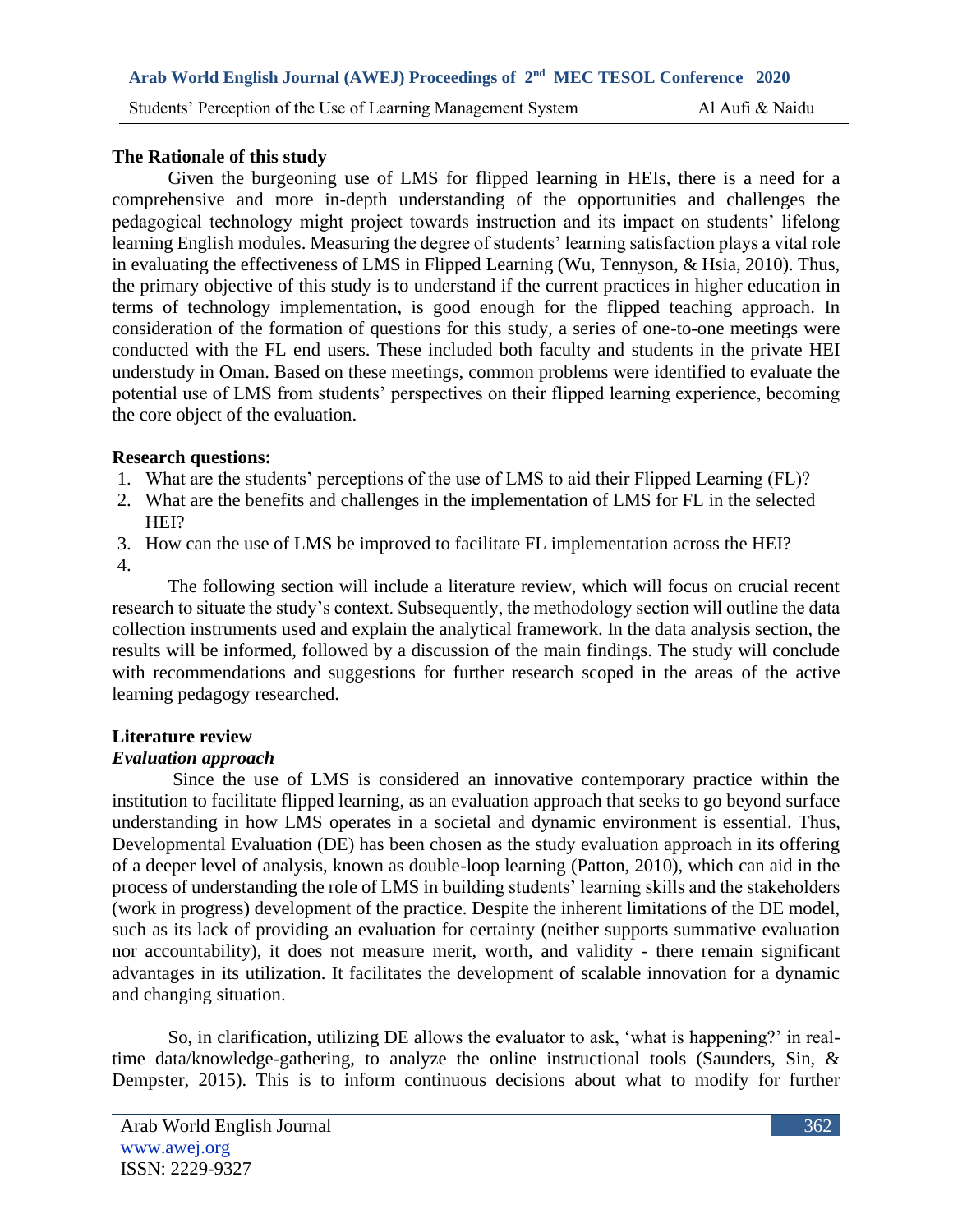adaptation and enhancement (Patton, 1994) within the redesign of the specialized materials, tools, and course content.

# *Flipped learning approach*

A growing body of literature confirms a positive relationship between the FL approach and students' engagement. Many studies have proved that the flipped classroom provides a higher quality of learning by strengthening students' ability to construct their knowledge from research, individual lessons, and peer-peer interactions (Wong & Chu, 2014). In the generation of digital natives, implementing technology such as multimedia (LMS) to a flipped class can be beneficial and necessary to develop creativity and collaboration skills (Sharma & Naidu, 2020). Neto, Gomes, and Titton (2017) define the flipped classroom, incremented by technology, as an 'enhanced flipped classroom' fostering student ownership of learning by completing assigned preclass work online can become more interactive in class. It is important to note that in FL, students can achieve knowledge for competency through training to find, analyze, and acquire. This transition from 'education for life' to 'lifelong learning' where a continuous self-motivated search for knowledge to 'learn how to learn' empowers their professional personality for future specialization (Bristol 2014; Fischer, 2000). Figure one demonstrates the components of Flipped Teaching and Learning:



*Figure 1.* Flipped teaching and learning (Adapted from Meks, 2014)

Several studies from different international HEIs evaluated FL technology's impact on students' performance and perceptions in various disciplines, such as Nursing, Engineering, English, and Business Studies. Results concluded that flipped learners performed significantly better in projects and final examinations (Bristol, 2014; Brooke & Lister, 2016; Ilgu & Jahren, 2016; Ponikwer & Patel, 2018; Wozny, Balser, & Ives, 2018). It is found by some researchers that some e-tools can provide a profound impact on the outcomes of the students, which were measured through student's feedback (Poloju & Naidu, 2020). Other research indicated that LMS and online sources improved students' performance to demonstrate profound knowledge and more conceptual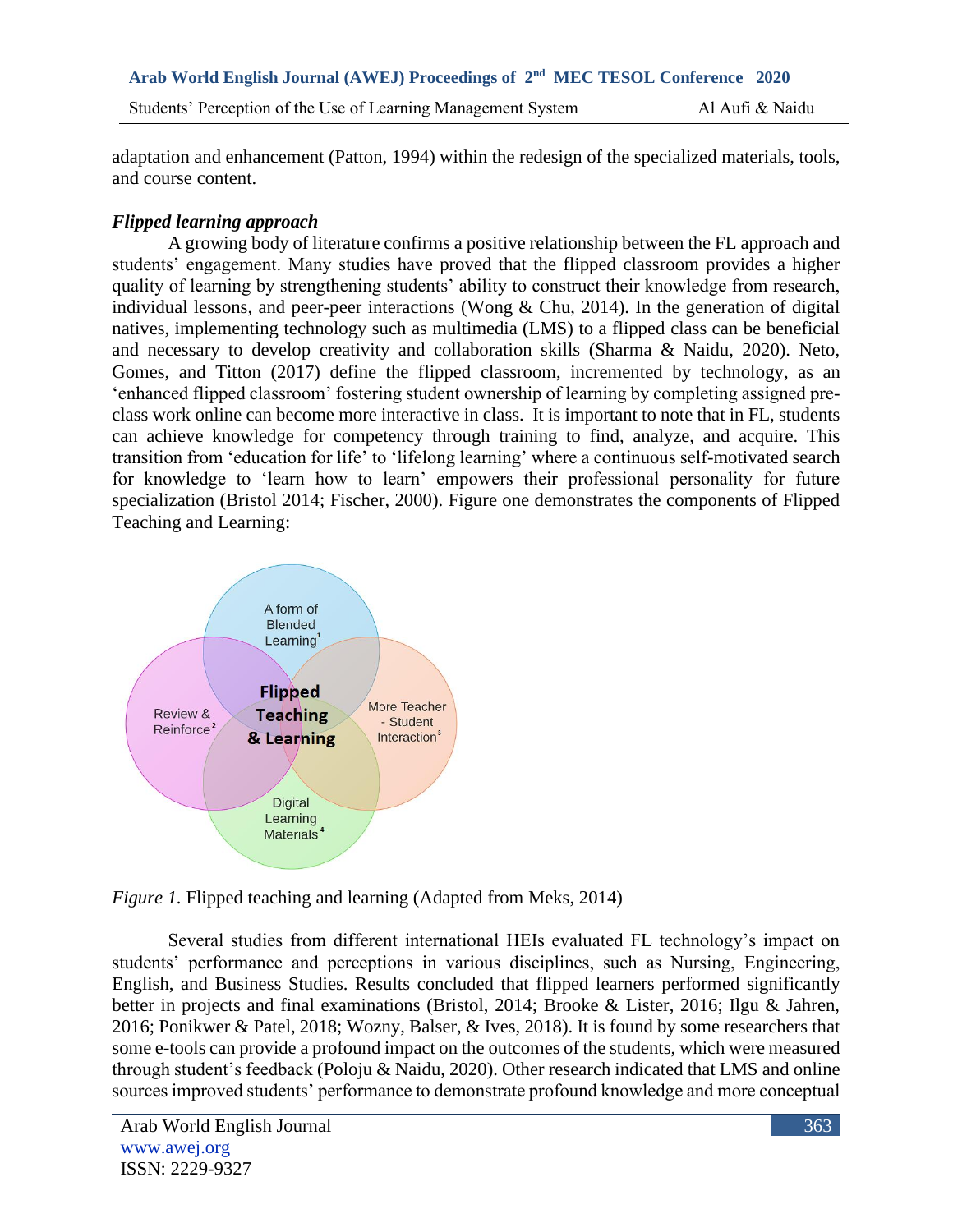understanding, maintaining a positive attitude towards the FL model (Sharma & Naidu, 2020). The pedagogy aided with technology also enhanced students' task value and peer tutoring compared to traditional classes (Neto et al., 2017). However, some students demonstrated a negative attitude towards the use of LMS by stating that it is an extra pre-class workload (Kim et al., 2014). Bristol (2014) believes that such students are often unprepared for class, acting as a barrier to flipping the classroom. Other flipped learners complained about the lack of instructor's availability for reactionary and immediate feedback when reviewing the course content (Stöher & Adawi, 2018). Overall, however, there is conclusive evidence that the flipped approach reinforces the understanding of course content, increase self-study motivation among students, provides performance improvement, and contributes to building lifelong learning (O'Flaherty & Phillips, 2015). Flipped pedagogy can be an experiential/active approach to learning and emphasizing the functional role of the learner in constructing and reflecting their knowledge. According to Dewey's (1981) theory of experiential learning, "knowledge is a way of experiencing" (p.242), and thus, "education must be conceived as a continuous reconstruction of experience" (p.442). Hence, the use of LMS provides ample opportunities for students to explore, prepare, and shape their learning of the course content before class and develop their self-regulated strategies in education.

A flipped teaching approach involves collaborative efforts, and hence an appropriately designed framework is needed to accomplish this task. Students learning on collaborative platforms, especially in online mode, must ensure about other peers that everyone gets an equal opportunity to participate and contribute within a group (Al Kalbani, Naidu, Gupta, & Al Sawafi, 2020).

# **Methodology**

Developmental evaluation can take any form of research methodology and design (Patton, 2010). This small-scale evaluation study adopted a mixed-method approach to investigate the impact of the educational pedagogy (LMS) on students' learning and satisfaction. The epistemological outlook of the survey follows pragmatism. According to Dewey's theory (1948), the paradigm opens doors to the use of multiple methods in social sciences to allow for systematic exploration of the inquiry creating theoretical and practical judgments (Johnson & Onwuegbuzie, 2004). The utilization of pluralistic approaches (qualitative and quantitative) enabled triangulating multiple data sources to provide an optimum understanding of the Research Questions (RQ's) proposed in the earlier section. In other words, the complementary data collection instruments helped to counteract the weaknesses of each method while showing the convergence of results (Yilmaz, 2013) to achieve the convergence validity and establish trustworthiness and consistency in the interpretation of results (Creswell, 2009).

# **Situating the study**

The HEI under-study is one of the leading private higher educational institutions in the Sultanate of Oman, in Muscat, affiliated to three universities for bachelor and master's level programs. With over 5000 students spread around different academic departments including, IT, Business, and Engineering, the HEI seeks to promote active and student-led learning as the main Institutional Teaching and Learning Strategy (2015-2020), shifting classroom pedagogy from a teacher- to student-centered. Due to economic constraints on national funding, Flipped Learning (FL) was introduced as the optimal cost-effective approach to be practiced building a community

364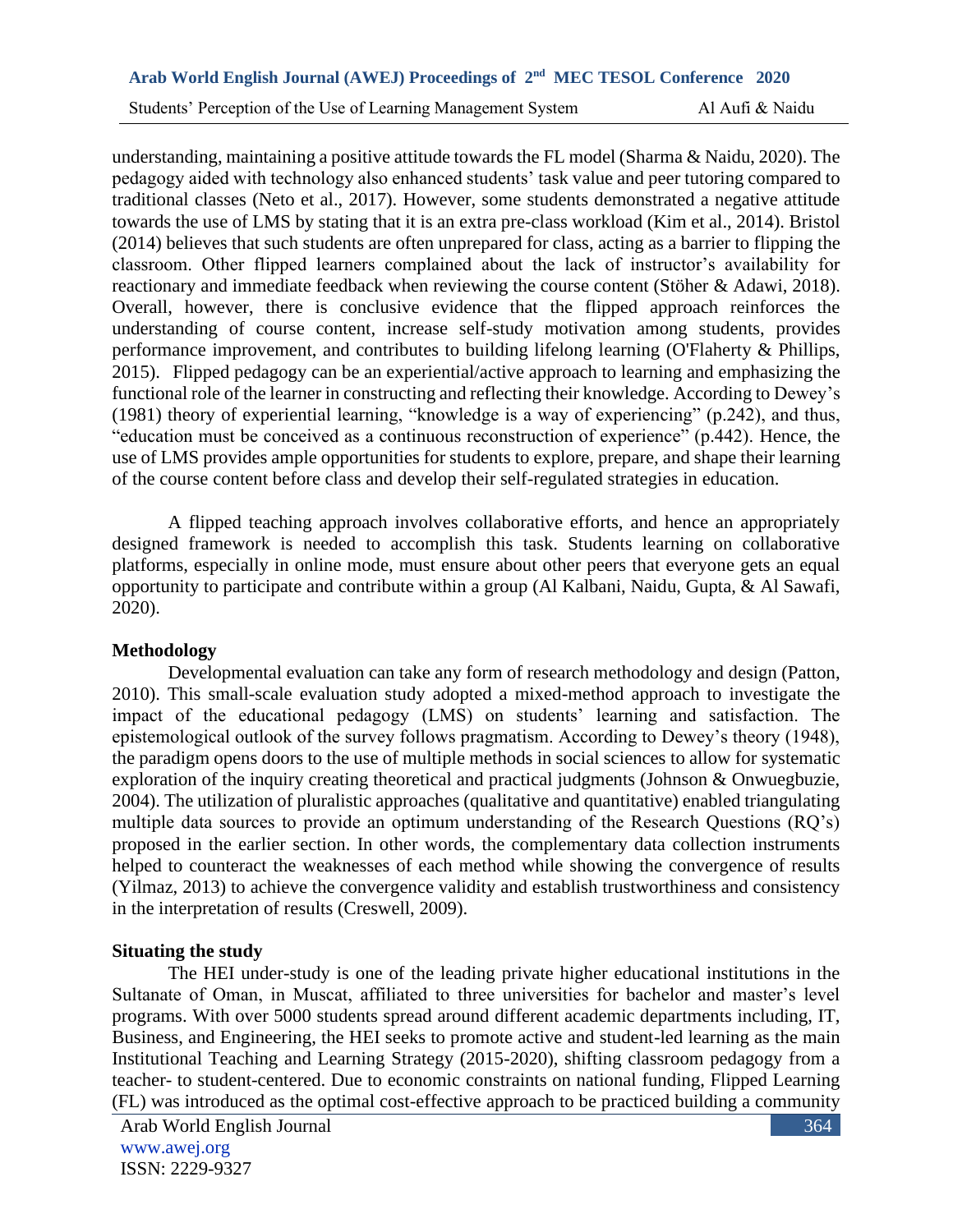of learners with high order thinking skills relevant to professional competence (Bino, Rajalakshmi, & Ramaiah, 2017).

Classrooms were designed to be suitable for group and other collaborative exercises within FL. This adaptation relies on a web-delivered platform LMS (Moodle), a flexible tool to provide content online (Crews & Butterfield, 2014; Little, 2015). Class time is expected to be devoted to areas of application, analysis, synthesis, and evaluation. The instructor is asked to spend more time on modeling, discussing, solving problems, and correcting students apply concepts, making the learning interactive and inclusive (Sage & Sele, 2015).

#### *Participants*

The study was carried out among the participants in a well-reputed higher education institution, and the participants were selected based on their varying levels of knowledge: basic level, intermediate level, as well as, advanced level. This provided a right mix of responses from various perspectives.

The sample size of the satisfaction survey was constituted of 70 students studying English modules from multiple specializations such as Computing, Engineering, Business, and Management. They represented different academic semesters (see figure five and figure six), and the sampling was done based on Cronbach Alpha formula (see figure two).

# *Instruments and procedure*

Instruments of data collection in this study includes a questionnaire and two focus group interviews. The questionnaire comprised (20) highly structured questions inviting responses to students' perspectives and satisfaction with the effectiveness of LMS in FL. It mainly consisted of (2) demographic questions, (14) Four-Point-Likert scale closed to queries, (3) multiple-choice questions, which were useful to generate frequencies of response amenable to statistical analysis (Cohen, Manion, & Morrison, 2007). There was also (1) open-ended question, which asked the learners to provide a depth of response on ways to improve the facilities of LMS in terms of enhancing their flipped learning.

During the analysis of the survey, the Likert scale items were assigned the numerical values, (1) for Strongly Disagree (SD) to (4) for Strongly Agree (SA). The core survey consistency reliability was calculated by using (Cronbach alpha) formula (figure two). Analysis of the quantitative data was statistically descriptive in which tabulated percentages, mean scores, and standard deviations are presented in graphical form in the next section.

$$
\alpha = \frac{K}{K-1} * \left(1 - \frac{\sum_{i=0}^{K} s_i^2}{s_t^2}\right)
$$

*Figure 2.* Cronbach Alpha Formula (Dolinar, 2015)

For qualitative analysis, 10 of the 70 respondents who study English modules participated in focus group interviews to offer more detailed insight into issues forthcoming from the survey by providing comprehensive elicitation of their personal views, understanding, and experience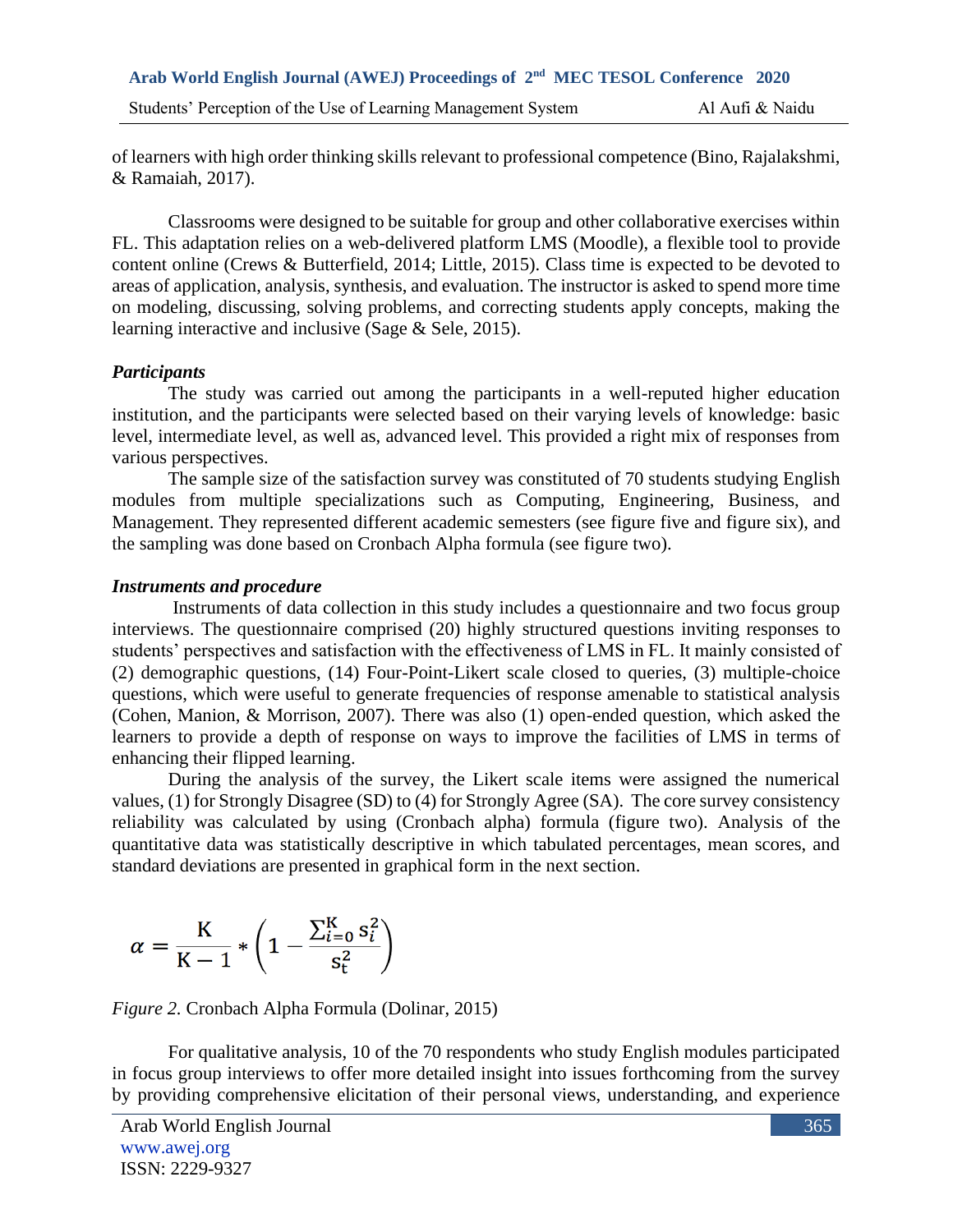(Creswell & Creswell, 2017; Wilkinson, 1998) on the use of LMS. A focus group approach was chosen to depict authenticity, richness, and honesty of answers that were not captured in the questionnaire (Cohen et al., 2007) and to provide a high quality of data in a social context with reasonable speed (Patton, 2002).

The (10) students were divided into two groups (five participants in each group) to participate in the focus group interviews. The two sessions were conducted in a regular classroom and took an average of 30-60 minutes. The participants were encouraged to interact with each other freely and not merely responding to the moderator, so that range of complexities in beliefs and attitudes could emerge (Gorman, Clayton, Shep, & Clayton, 2005). Audio recordings were done of both focus group sessions. These were transcribed verbatim and manually coded to recurring themes/categories for a rich and detailed analysis (Braun & Clarke, 2006). To generate credible findings, the qualitative data were triangulated with the quantitative survey to identify several themes closely linked with the RQ's - which are discussed in the results and analysis sections.

#### *Research ethics*

The small-scale evaluation took place after adhering to the guidelines following the university's ethical procedures. Permission was granted from the concerned HEIs' Ethics Committee to conduct the study, and consent forms were distributed to all the participants involved in focus group sessions. The participants were also debriefed about the nature of the study and were assured of their anonymity and confidentiality. They were made aware of their right to withdraw at any point during the evaluation study.

# **Results and analysis**

The Cronbach alpha of the survey was calculated, and the value was found to be 0.799, which indicated that the internal consistency of the survey is generally good (figure three).

|                         | ∣Cronbach's alpha ∣ Internal consistency |
|-------------------------|------------------------------------------|
| $\alpha \geq 0.9$       | Excellent                                |
| $0.9 > \alpha \geq 0.8$ | Good                                     |
| $0.8 > \alpha \geq 0.7$ | Acceptable                               |
| $0.7 > \alpha \geq 0.6$ | Questionable                             |
| $0.6 > \alpha \geq 0.5$ | Poor                                     |
| $0.5 > \alpha$          | Unacceptable                             |

*Figure 3.* Interpretation scores for reliability (Tavakol & Dennick, 2011).



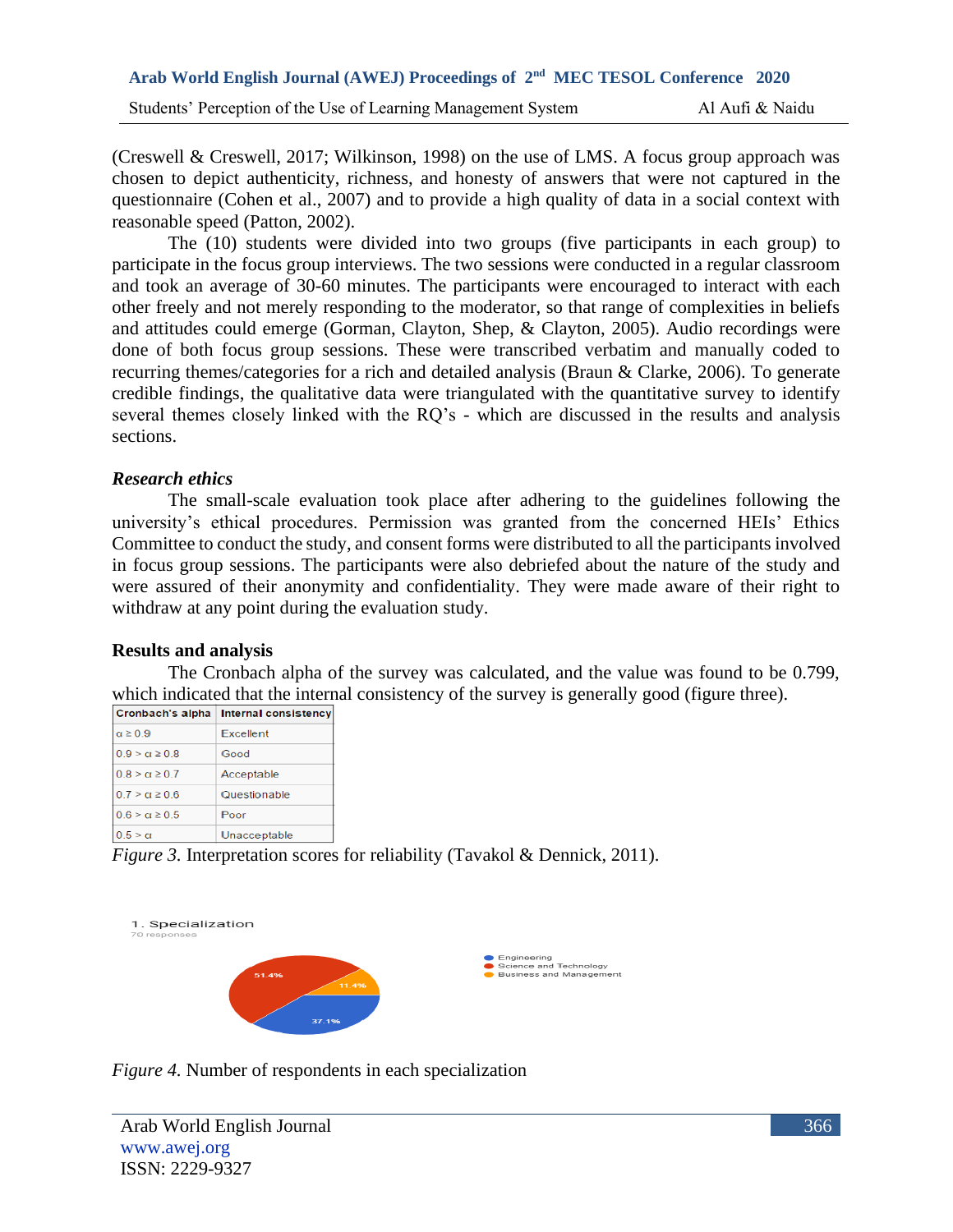



Figure four shows the total number of respondents from multiple disciplines, primarily 36 (51.4%) from Science and Technology, and 26 (37.1%) from Engineering. The least was eight (11.4%) from Business and Management. In figure six, the majority of respondents, 22 (31.4%), were in semester three and four, which was considered as their second academic year of study. 12 (17.1%) were in their final academic year, and 18 (25.7%) were graduates. The reason why the questionnaire also targeted graduates is that it was assumed that this is the group of learners who would have the most extended learning years of the flipped approach, therefore, the most decadent experience to reflect upon.

The quantitative and qualitative analysis of data yielded the following key themes of findings:

- i. Students' perception of the use of LMS for Flipped Learning (FL)
- ii. Evaluation of the effectiveness of LMS in FL
- iii. The challenges faced by the learners on the use of LMS
- iv. The ways of developing the facilities of LMS for the enhancement of FL implementation.

# *Students' perception of the use of LMS for flipped learning in English*

One of the technology platforms widely used in an inverted classroom approach, especially for pre-class preparation, is the LMS, as mentioned earlier (Neto et al., 2017). Many flipped classroom studies document the type of online resources utilized within LMS, such as pre-recorded screencasts, podcasts, and captured videos, together with interactive videos from online sources of which YouTube is frequently used. In the present study, most of the respondents, 58 (82.9%) chose the option videos, audios, PowerPoint presentations, and 38 (54.3%) picked YouTube videos as the medium mostly utilized on LMS for their flipped learning. The use of interactive media, such as online quizzes and pre-reading texts, were chosen by 31 (44.3%) of students (see figure seven). The delivery of asynchronous instruction in the growing number of flipped classrooms offers the opportunity to create an e-learning environment in which students undertake their own autonomous learning in a self-directed, self-timed, and reflective means (O'Flaherty & Phillips, 2015). This has been captured in the focus group findings, where participants revealed positive attitudes towards the use of the LMS:

Moodle provides an introduction of the course content and an overview of the learning outcomes of the module. So basically, LMS gives us the most important things we need to know and prepare for our modules. [F]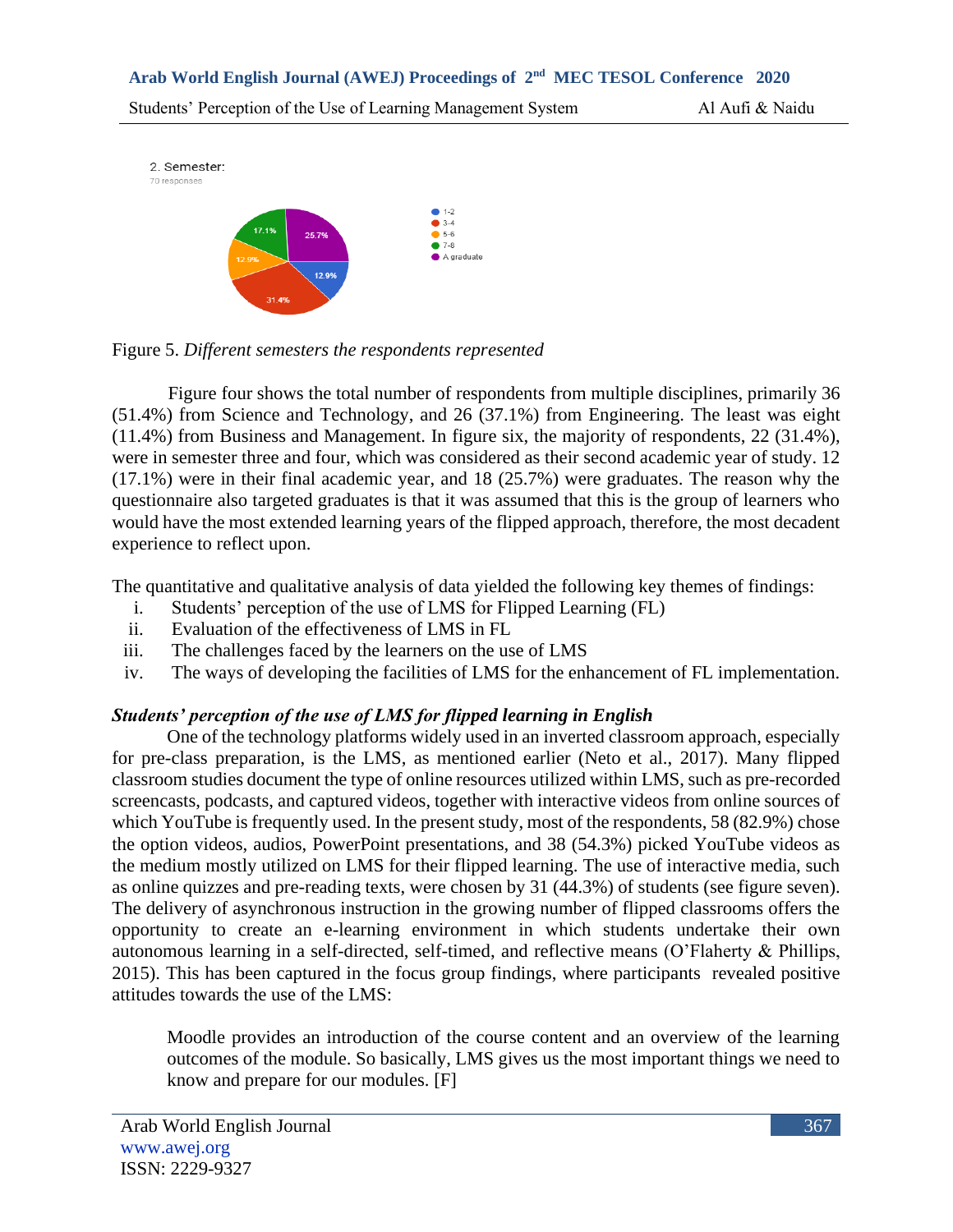Using LMS for flipped learning is very beneficial. I mainly rely on Module Information Guide (MIG) to guide me through the topics that I am going to study in detail and take notes on the important dates of the assessments plan. After that, it is just a series of videos and PowerPoint presentation slides uploaded by the teacher to enhance our learning experience in depth. [A]



*Figure 6.* Students' response to the different online materials used mainly on LMS (Moodle)

From the evaluation study, 28 (40%) learners use other databases/applications available on campuses such as 'Socrative' and 'Kahoot' for revision and feedback, as well as, 15 (21.4%) who use tools such as 'Padlet' for notetaking *(see figure six).* One student further elaborated in the focus group interview how she expanded the use of online sources, saying:

I appreciate that LMS provides us with additional links to videos and books for those who are interested in digging deeper in content knowledge. I like to watch more videos and use the library to search for the book I want to read. [B]

To further evaluate the effectiveness and acceptability of the LMS in the flipped approach, a survey of several statements was created to measure students' satisfaction, interest, and the use of LMS. Its main findings are summarized in the next section.

# *Evaluation of the effectiveness of LMS in FL for English modules*

The present small-scale evaluation study shows that 66 (94.3%) survey respondents agreed that LMS materials facilitating flipped learning were in line with the course content, and 50 (71.4%) agreed that the modality sufficiently covered the course learning outcomes*.* Moreover, 56 (80%) survey respondents agreed that viewing LMS materials such as the visual enhancements contributed to their understanding and learning of more profound content concepts, and 60 (85.7%) positively agreed that learning course content through LMS helped in improving their analytical and cognitive skills, including applying concepts, solving problems, and discussing ideas in class. The significant reoccurring comments from students regarding the effectiveness of the online modality were:

With the help of videos and readings on Moodle, it enhances my individualized learning and deepens my understanding of codes and concepts. It also develops my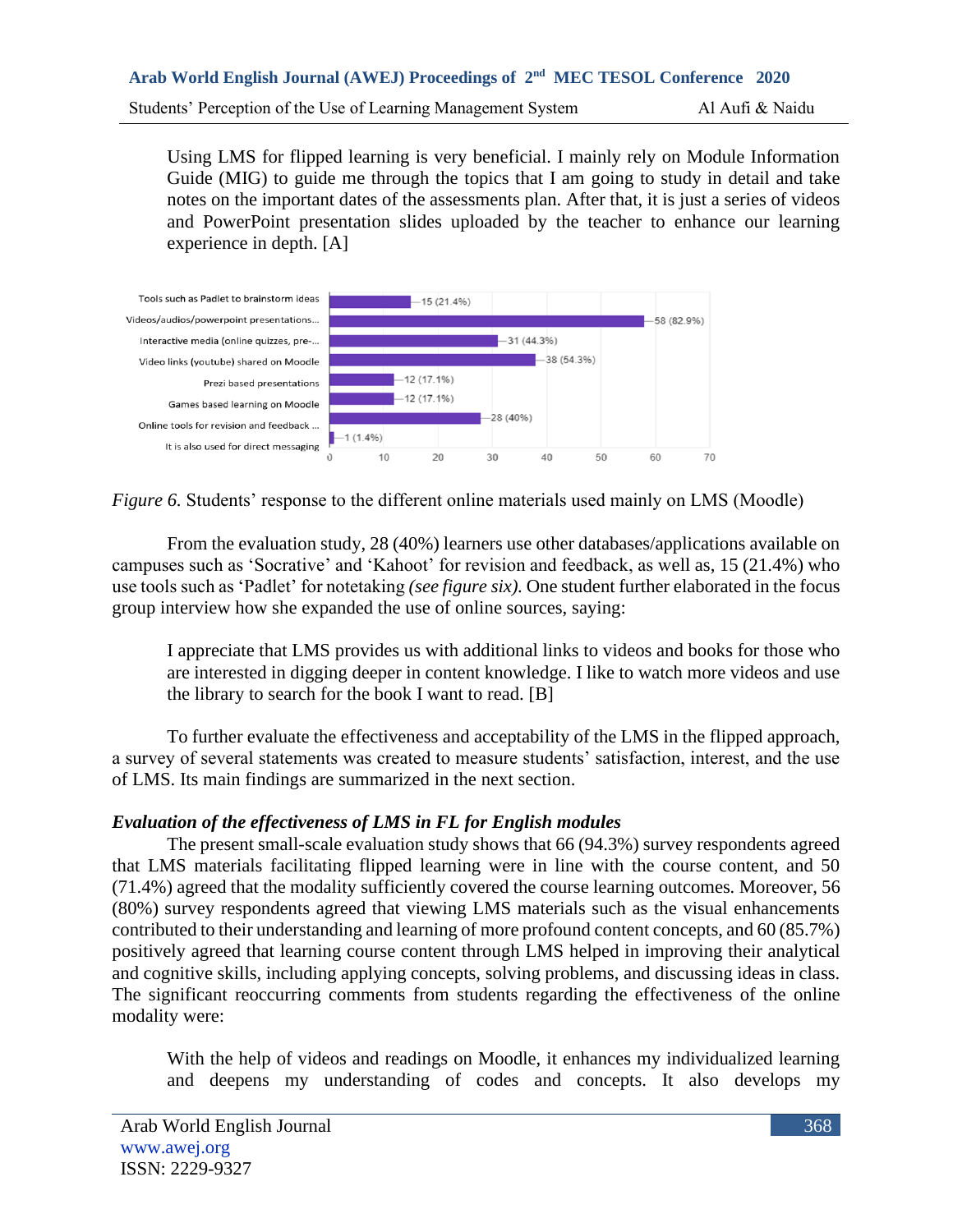critical/analytical skills through implementing the concepts were taught in my assignments.  $[B]$ 

Self-learning is the best thing! I use LMS as my guide in personal study time to plan and organize when to watch the videos according to my learning needs. Then I go to class and participate cognitively well because I am already familiar with the content. [H]

Several qualitative comments were provided by the flipped learners to reflect on the experience of their flipped learning, appreciating that the innovative pedagogy has promoted in a more significant innovation in their learning approaches through empowerment, development, and engagement of content knowledge:

Lots of discussions are going on during class. We usually try to solve problems, discuss, and apply concepts to understand in greater depth. This helps us build our interpersonal skills, become better communicators, and build the critical thinking that will help us in our future career. [J]

The good thing about the videos is that I feel empowered and in control. I mean, I can pause, rewind, replay and review at my own time to make sure I have understood the content entirely. It is very efficient. [G]

Most respondents, 62 (88.6%), agreed that enhancement of class preparation through LMS increased their motivation and confidence in interaction during class, allowing for more peer/instructor feedback that can lead to an enhanced social learning experience and improved academic performance.

Another flexibility that LMS offers for FL are the availability of online lectures that can provide more opportunities for learners to plan and work ahead for content preview. LMS materials can also allow for content review that satisfies the range of learner revision styles. The various sources of social media outlets clipped on LMS allowed a total of 60 (85.7%) of respondents to engage in testing their knowledge of the subject matter through performing quizzes/exams, submitting assignments, and evaluating their peer's work. Focus group findings, perhaps unsurprisingly, corroborate students' belief that their best learning occurs through revision:

The good thing about LMS is that it replaces the teachers' availability; if the materials are available and accessible. I can review the things I need to concentrate on, as it helps me develop my self-study and makes me feel comfortable when I revise in my learning style. [I]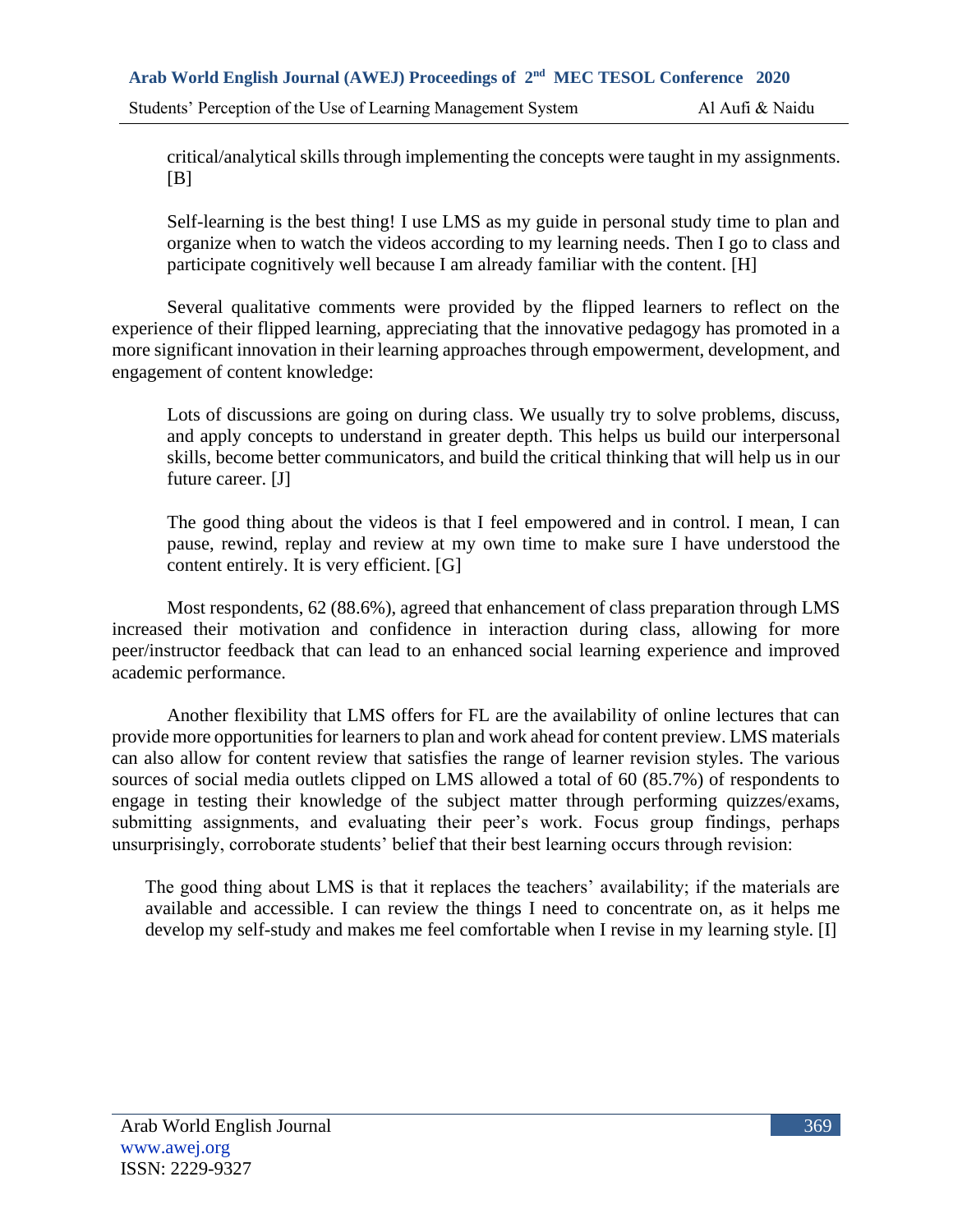When you study independently with the help of online materials, you kind of understand your learning type and needs, you get to link your thoughts with the content available, and it all makes sense; I find this as a kind of reflective learning. [D]



*Figure 7.* Summary of the highest-ranked benefits of LMS selected by the respondents

Overall, according to students' perception, they acknowledge that they have developed several learning skills from LMS. This included the ability to take charge of their learning as 39 (55.7%) respondents confirmed that flipped pedagogy democratized their dynamic learning environment in providing more significant opportunity to optimize learning. Further evaluation of the graph above suggests that flipped technology provided an enhanced opportunity to develop verbal communication skills and improved problem-solving performance; the two most highly ranked benefits were confirmed by 37 (52.9%) and 32 (45.7%) respondents. Finally, 36 (51.4%) believed that LMS fostered student-oriented study, found to be the best source for revision and assessment preparation:

LMS increases our productivity in learning. It allows us to have our education on the go. It is convenient for revision, especially if I missed classes, the resources are always available, which has made a positive impact on me. [A]

Most students 65 (92.8%) view the utilization of LMS as a positive experience for their flipped learning and would happily recommend the pedagogy to other HEIs in Oman. Nevertheless, they also expressed awareness of some challenges they faced with LMS, which may have negatively affected their flipped learning experience to some extent. The next section discusses the main issues regarding the use of LMS in flipped learning.

# *The Challenges faced by the learners on the use of LMS*

One of the significant challenges students reported is the low quality of online materials, precisely, videos uploaded. Although they facilitated content comprehension, memorization, and retention, 30 (42.9%) respondents complained about their quality and audibility.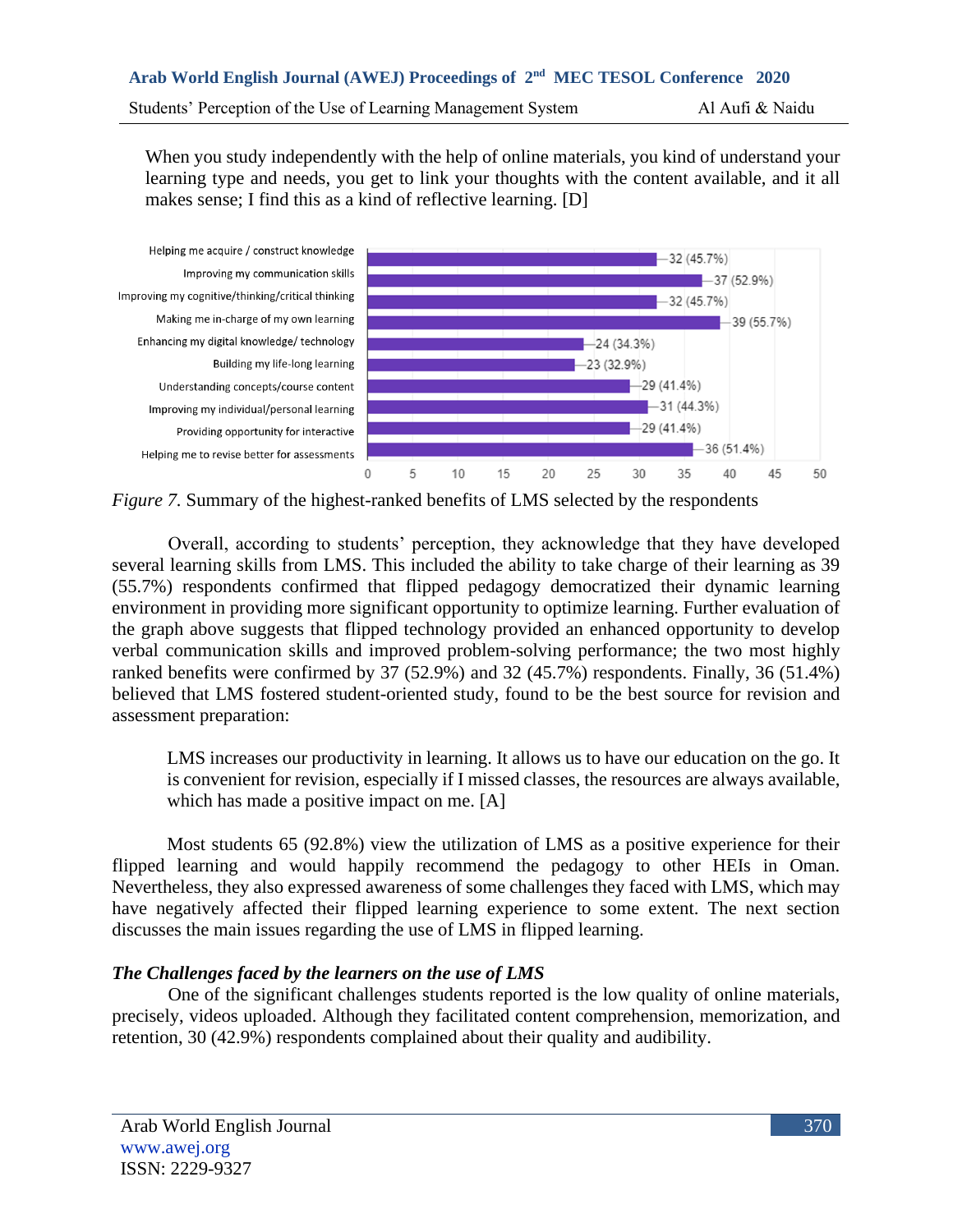Students' Perception of the Use of Learning Management System Al Aufi & Naidu



*Figure 8.* Summary of students' responses to the challenges they face, with the use of LMS for their flipped learning

This issue has been reported worldwide, with many students complaining about online resources not being firmly integrated with class activities. In other words, the online and in-class exercises are not sufficiently tailored to prepare students for the later in-class activities (Kim et al., 2014; O'Flaherty & Philips, 2015). From the current study's results, this represents a larger problem in self-directed learning. The effect of disjointedness between online and face-to-face activities can demotivate students from completing their assigned tasks in-class preparation. As such, the importance of technology alignment with flipped learning goals cannot be stressed more. Learning how to integrate technology meaningfully into pedagogy is more important than mere technology use. The current study's result reveals that having fewer students engaging in pre-class activities that lack interactivity and coherence can result in variable student preparedness leading to a lack of pedagogical integrity. Recurring comments from focus group findings reported that:

Some of the videos were not easy to understand. They were too long, strongly accented, and irrelevant to the content. The teachers should guide us to watch the specific sound quality of videos, which are meaningful and can help us with our studies [G]

Sometimes we are in a time crunch, and having to go for a long hour video is tedious to just get a tiny bit of information; this is such a waste of time, not to mention that some of the videos have low quality, you can't hear clearly, the audio is terrible. [J]

Another limitation of the innovative approach is that learners could not seek clarification of the videos or other online materials as they watched alone. 17 (24.3%) complained about the lack of instructor's availability while preparing for class sessions, and 14 (20%) considered LMS as a poor mechanism for feedback. The negative comments summarized below highlighted the loss of real-time interaction and feedback with lecturers: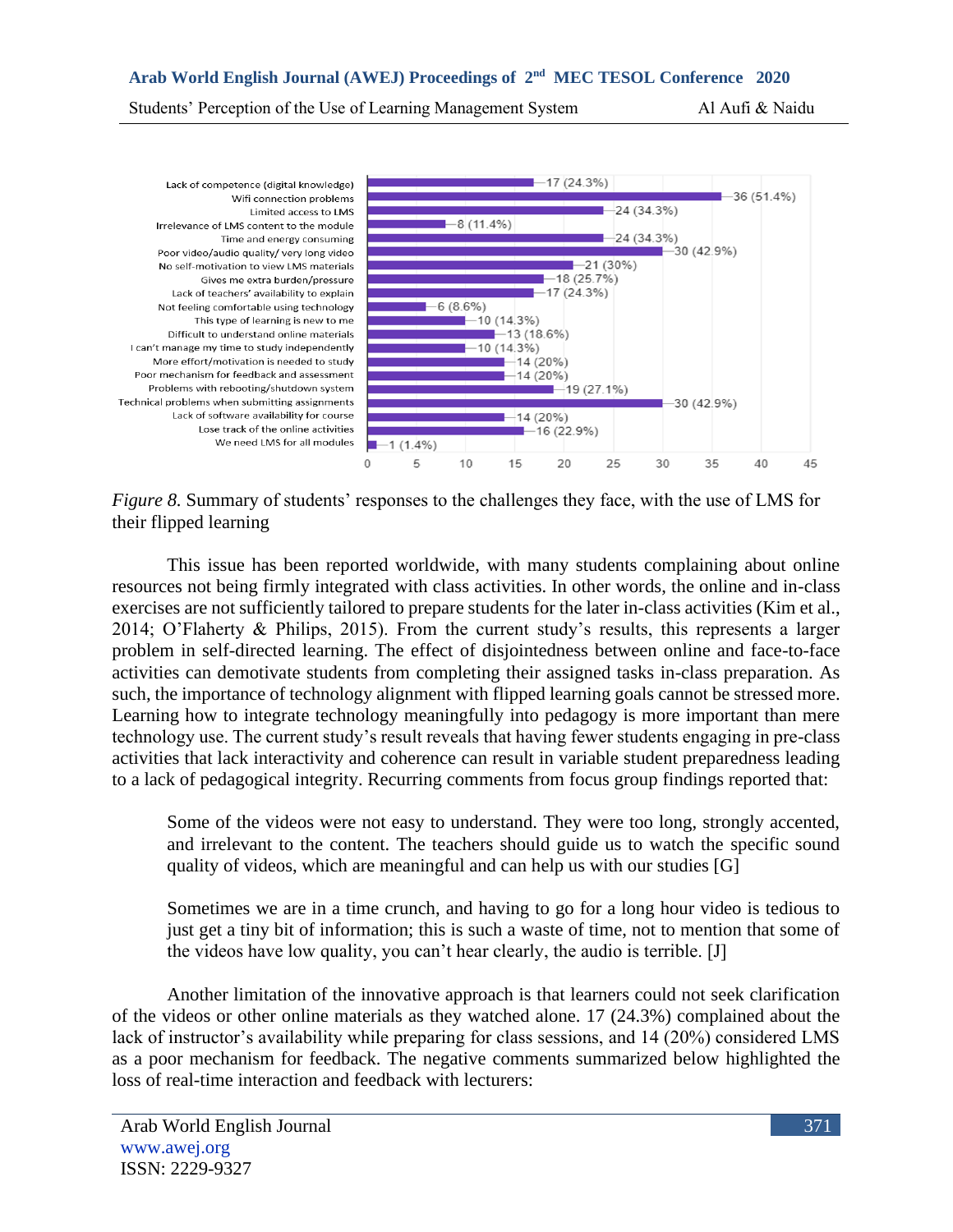Sometimes we need clarification on what we are watching for preparation or immediate feedback for exam revision. Still, when we email the teacher, there is no response, causing a delay in communication. [C]

Technical problems such as poor Wi-Fi connection and Internet access were reported by 36 (51.4%) of learners as main challenges on the use of LMS. The analysis revealed these technical challenges faced by the learners:

We have a lot of cases where Moodle shuts down or is under repair. It gets stuck frequently when we want to submit our assignments via Turnitin, which could be massive files incapacity. It also shuts down during practical exams. [H]

During the preparation of exams, LMS locks down and blocks the users from accessing online materials; this hampers our preparation for exams since everything is taken away from Moodle near examination dates. [J]

To ensure better implementation of the institutional policy practice, the concerns discussed above must be addressed by the HEI under-study to enhance the smoothness of the FL transition. Thus, the next section will propose ways to strengthen the development of the LMS facilities for better-flipped learning enactment in the HEI.

# **Discussion - LMS for enhanced FL implementation for English modules**

Several suggestions emanate from the qualitative findings to improve the LMS features, aiding the flipped pedagogy. First, e-learning tools must provide more than just the opportunity for students to access resources based on their needs. It should also provide online materials, which are engaging, interactive, resourceful, and meaningfully connected with face-to-face activities (Bristol, 2014). Students from the focus group suggested having short, interactive videos, and games, strongly related to in-class discussions fulfilling the learning goals (Al Kalbani et al., 2020). Besides, Hamdan et al. (2013) declare that consistent reflection and additional clarification of the modules can alleviate the lack of connection in a flipped class and help develop a professional relationship between the student and the instructor.

Secondly, motivating students to regulate their learning behavior without rewards (grades, prizes) or punishment (failure) can be challenging. Abeysekera and Dawson (2014) believe that incentivizing students through quizzes or research entry questions is a useful mechanism to increase motivation to complete the assigned preparation before class and to assess understanding. In other words, online activities should be part of the students' grades as a motivational factor. In Moodle, there are many plugins and add-ons, such as Digital Certificate and Digital Badge, which could help this task (Sharma & Naidu, 2020). Moreover, since instructors are aware that flipped teaching is a fundamental change in learning methodology and resource management, precisely what is required of students in their self-directed learning, warrants explicit instruction. This is so that the learners' conceptions of FL are initiated and periodically reinforced sufficiently to allow them to form a clear image of the amount of effort they need to put in (Roehl et al., 2013). However, since students complained about workload burden, pre-class activities should be carefully planned according to the convenience of the students' study time and space. There is no conclusive prescription on the amount of the assigned pre-work from previous literature; however,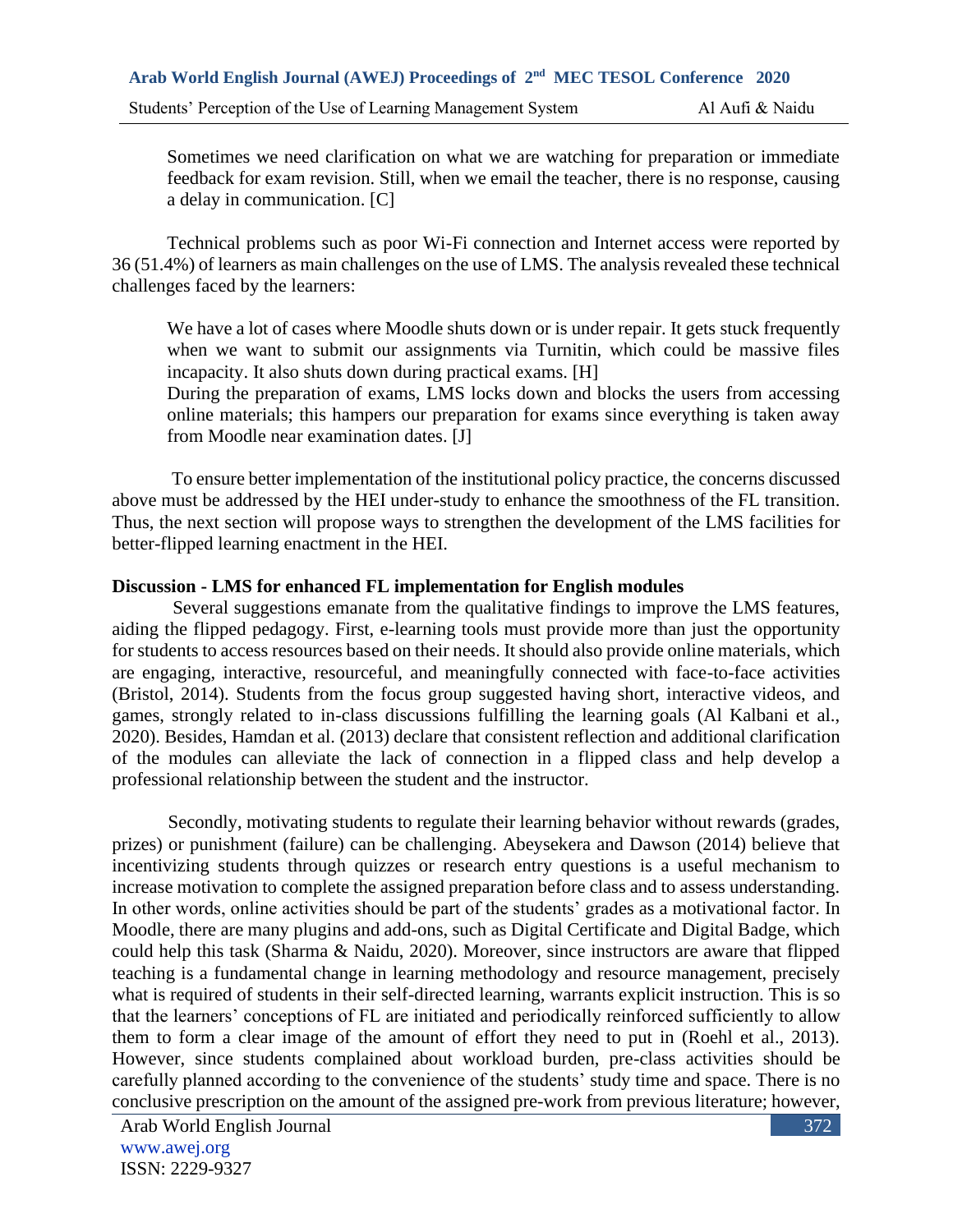studies suggested that it depends on the individual social and contextual factors (Stöher & Adawi, 2018; Tang et al., 2017).

Lastly, technical issues in the online activities that created discomfort and frustration to students learning experiences should be reduced to a minimum if not eliminated (Ilgu & Jahren, 2016). Learners also suggested accessing online materials in off-campus mode, by providing offline access to all documents needed for learning purposes. Further comments from the focus group recommended mobile-friendly applications, allowing teachers and students to have easy, fast, and constant access to the materials.

# **Conclusion**

This study has explored students' perceptions of the effectiveness of using LMS to support their flipped learning experience. Thus, a developmental evaluation framework has been employed to address all three questions stated in the introduction section.

It was found that an overwhelming consensus exists among the students that the use of LMS provided excellent opportunities to enhance their learning experience in different disciplines and the development of life-long learning skills relevant to the labor market. Students were incredibly contented with the flexibility afforded in, for instance, the ability to access learning materials in their own time, which meant that they could assume responsibility for their learning and engage with learning activities at their own pace.

LMS was found to offer excellent opportunities to facilitate student learning and substantial pedagogical benefits for the English language learning process. Students recognized FL benefits and suggested that teachers should continue its use, ensuring upgraded learning materials. Also, the importance of ensuring effective communication between teachers and students to clarify using the learning materials became apparent.

As noted earlier, this study is small in scale and evaluative since it is guided by a developmental evaluation framework. The use of a mixed methodology helped to generate comprehensive data to address the research questions and has acted to advocate the usefulness of this pragmatic approach in future work. Though the findings cannot be generalized widely; it provides a basis for further studies to explore the issues raised in more detail and larger scale enough to influence policy formulation. Thus, the current evaluative study opens doors to future research endeavors on this innovative approach and beyond.

# **About the Authors:**

**Asma Al Aufi** is a senior lecturer in the Centre for Foundation Studies at Middle East College. She is a Master's graduate in Applied Linguistics and TESOL from Newcastle University (UK). Currently she is a PhD candidate at Lancaster University, doing research on Higher Education, policy and practice. Her research interests also cover the field of ELT in different environments of HEI's. **Orcid ID:** <https://orcid.org/0000-0002-7540-550X>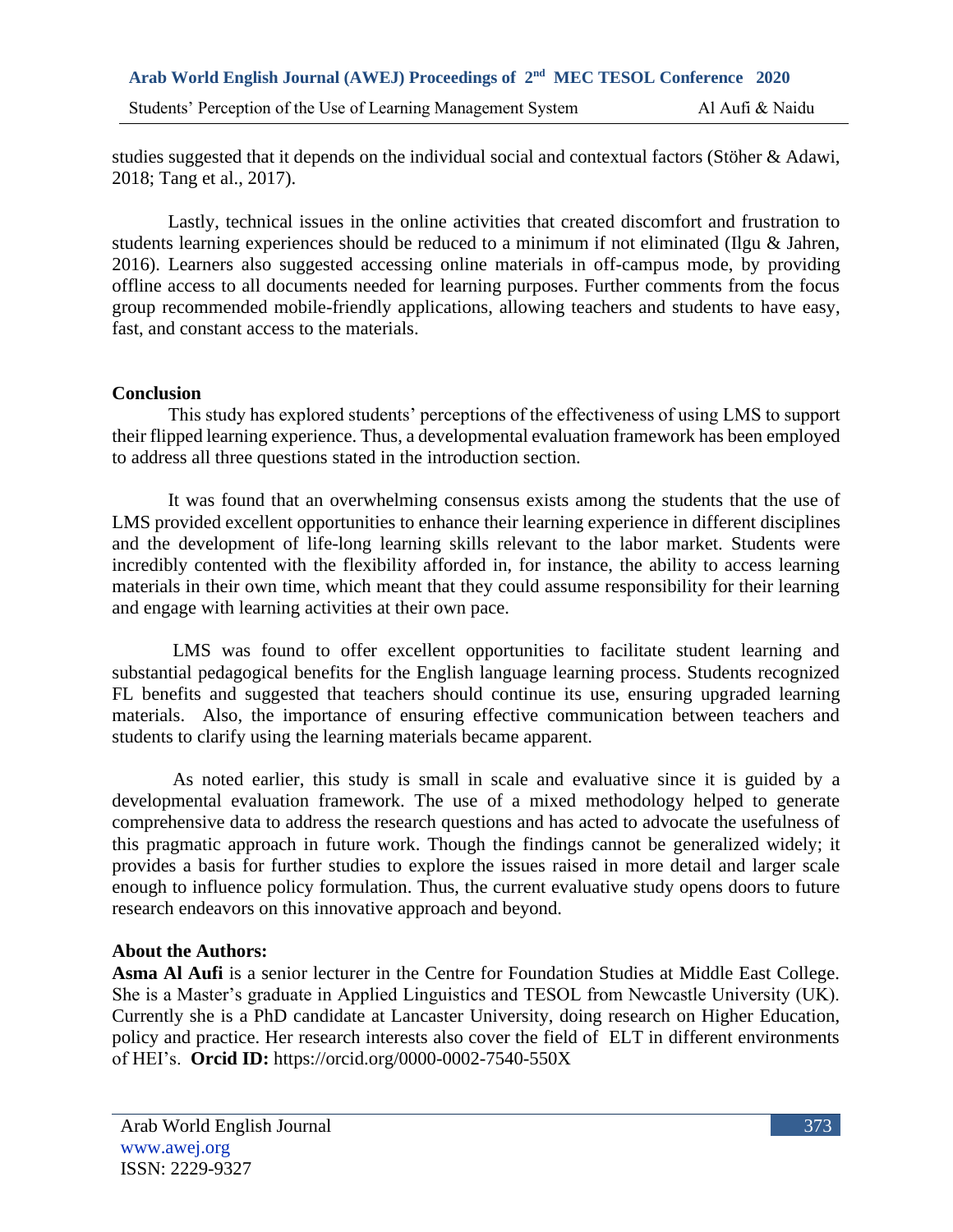Students' Perception of the Use of Learning Management System Al Aufi & Naidu

**Vikas Rao Naidu** has attained the status of Senior Fellow of Higher Education Academy of UK. He has completed Masters in Computer Science & Engineering from Anna University India. Apart from these, he is also a PG Certificate holder in Higher Education Professional Practices from Coventry University, UK. Currently, he is pursuing his PhD in Computer Science & Engineering and the domain of his research is "Education Technology". His research area includes E-Learning, Interactive media authoring in education, Learning analytics and Business Intelligence. **Orcid ID:** https://orcid.org/0000-0001-7354-172X

#### **References**

- A. Sharma, V.R. Naidu (2020) A Study on emerging trends to enhance learning experience in higher education institutions, *INTED2020 Proceedings*, pp. 7391-7396. doi: 10.21125/inted.2020.1974
- Abeysekera, L., & Dawson, P. (2014). Motivation and cognitive load in the flipped classroom: definition, rationale and a call for research. *Higher Education Research & Development, 34*(1), 1-14. doi:10.1080/07294360.2014.934336
- Al Kalbani, B., Rao Naidu, V., Rani Gupta, R., & Al Sawafi, A. (2020). Teaching Mathamatics through Online Collaborative Environment in the higher education context. In *IJAEDU-International E-Journal of Advances in Education: Vol. VI* (Issue 17). https://doi.org/10.18768/IJAEDU.789432
- Al Badai, N., Al Ajmi, Z., & Naidu, V. R. (2017). Effectiveness of open educational resources for enhanced learning in flipped classroom. *ICERI2017 Proceedings*. doi:10.21125/iceri.2017.2358
- ALRowais, A. S. (2014). The impact of flipped learning on achievement and attitudes in higher education. *International Journal for Cross-Disciplinary Subjects in Education, 4*(1), 1914- 1921. doi:10.20533/ijcdse.2042.6364.2014.0266
- Al-Zahrani, A. M. (2015). From passive to active: The impact of the flipped classroom through social learning platforms on higher education students' creative thinking. *British Journal of Educational Technology, 46*(6), 1133-1148. doi:10.1111/bjet.12353
- Bergmann, J., & Sams, A. (2012). *Flip your classroom: Reach every student in every class every day.* Arlington: ISTE.
- Bloom, B. S. (1956). *Taxonomy of Educational Objectives, Handbook I: The Cognitive Domain*. New York: David McKay Co Inc
- Bino, D., Rajalekshmi, K. G., & Ramaiah, C. (2017). An Iterative approach for institutional adoption and implementation of flipped learning: A case study of Middle East College. *Advances in Intelligent Systems and Computing*, 534-542. doi:10.1007/978-3-319-73210- 7\_63
- Braun, V., & Clarke, V. (2006). Using thematic analysis in psychology. *Qualitative Research in Psychology, 3*(2), 77-101. doi:10.1191/1478088706qp063oa
- Bristol, T. (2014). Flipping the classroom. *Teaching and Learning in Nursing, 9*(1), 43-46. doi:10.1016/j.teln.2013.11.002
- Brooke, J., & Lister, H. (2016). 'Oh, flip that!' An evaluation of flipped learning in initial teacher education. *Teaching in Lifelong Learning: A Journal to Inform and Improve Practice, 7*(1), 16-24. doi:10.5920/till.2016.713
- Creswell, J.W. (2009). *Research design: Qualitative, quantitative, and mixed methods approaches* (3rd ed.). Sage Publications, Incorporated, London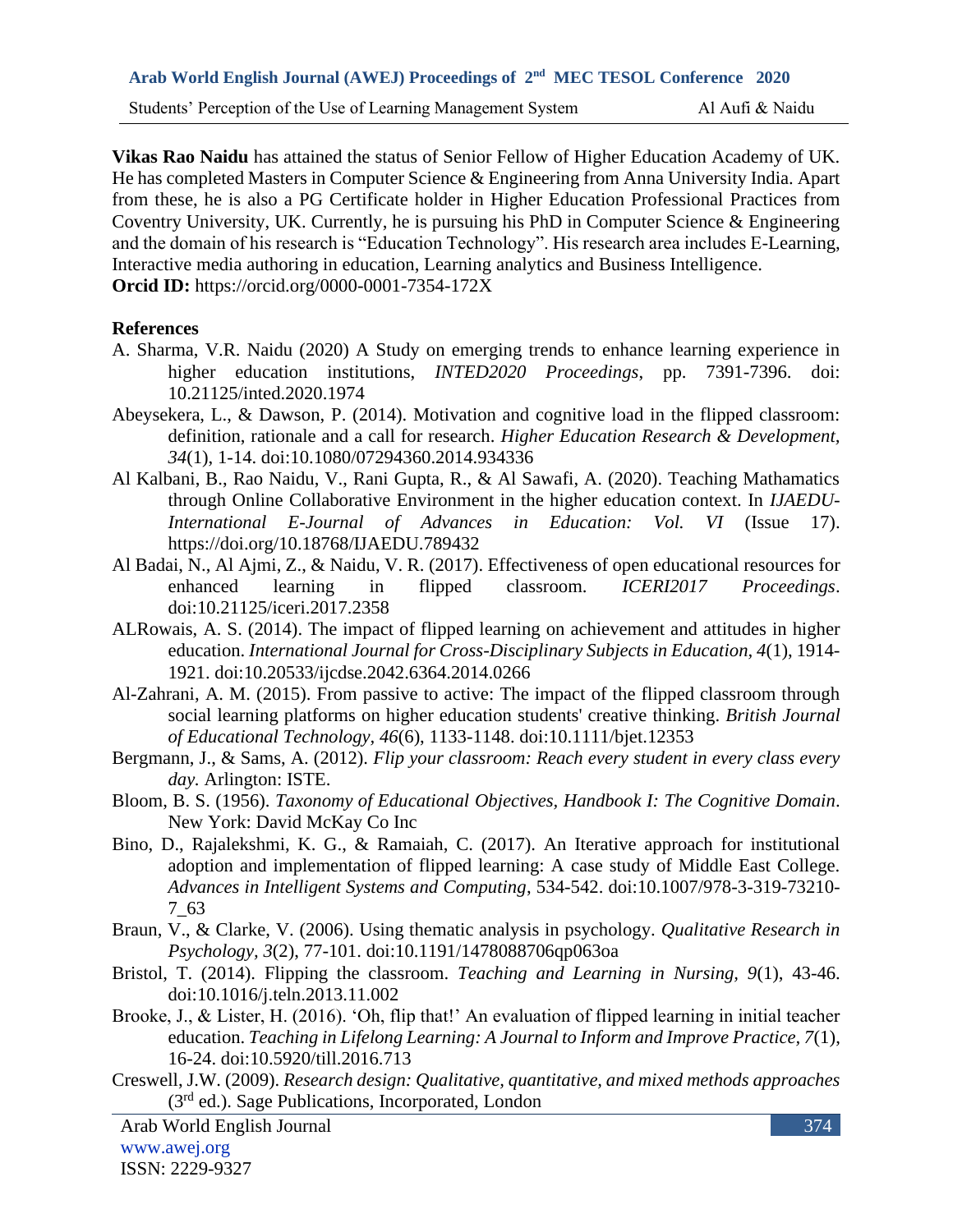Students' Perception of the Use of Learning Management System Al Aufi & Naidu

Creswell, J. W., & Creswell, J. D. (2018). *Research design: Qualitative, quantitative, and mixed methods approaches.* London: Sage publications.

Crews, T., & Butterfield, J. (2014). Data for flipped classroom design: Using student feedback to identify the best components from online and face-to-face classes. *Higher Education Studies, 4*(3), 38-47. doi:10.5539/hes.v4n3p38

Cohen, L., Manion, L., & Morrison, K. (2007). *Research methods in education (6th* ed.). London and New York: Routledge.

Dewey, J. (1948). *Reconstruction in philosophy.* Boston, MA: Beacon Press.

Dewey, J. (1981). *The philosophy of John Dewey* (2<sup>nd</sup> ed.). Chicago: The University of Chicago Press.

Dolinar, S. (2015). Cronbach alpha. [Diagram]. Retrieved, from https://www.fangraphs.com/blogs/a-new-way-to-look-at-sample-size-math-supplement/

Engin, M. (2014). Extending the flipped classroom model: Developing second language writing skills through student-created digital videos. *Journal of the Scholarship of Teaching and Learning, 14*(5), 12-26. doi:10.14434/josotlv14i5.12829

Fischer, G. (2000). Lifelong learning—more than training. *Journal of Interactive Learning Research, 11*(3), 265-294.

Gorman, G. E., Clayton, P. R., Shep, S. J., & Clayton, A. (2005). *Qualitative research for the information professional: A practical handbook* (2<sup>nd</sup> Edition), New York, Neal-Schuman Publishers.

Hamdan, N., McKnight, P., McKnight, K., & Arfstrom, K. M. (2013). The flipped learning model: A white paper based on the literature review titled a review of flipped learning. Flipped Learning Network/Pearson/George Mason University from https://flippedlearning.org/wpcontent/uploads/2016/07/WhitePaper\_FlippedLearning.pdf.

Hung, H. T. (2015). Flipping the classroom for English language learners to foster active learning. *Computer Assisted Language Learning, 28*(1), 81-96. doi: 10.1080/09588221.2014.967701

Ilgu, A., & Jahren, C. (2016). Evaluation of hybrid learning in a construction engineering context: A mixed-method approach. *Advances in Engineering Education, 5*(3), n3.

Johnson, R. B., & Onwuegbuzie, A. J. (2004). Mixed methods research: A research paradigm whose time has come. *Educational Researcher, 33*(7), 14-26. doi:10.3102/0013189x033007014

Kim, M. K., Kim, S. M., Khera, O., & Getman, J. (2014). The experience of three flipped classrooms in an urban university: an exploration of design principles. *The Internet and Higher Education, 22*, 37-50. doi:10.1016/j.iheduc.2014.04.003

Kurt, S. (2018). Bloom's revised taxonomy. [Diagram]. Retrieved, from https://educationaltechnology.net/flipped-classroom/

Little, C. (2015). The flipped classroom in further education: literature review and case study. *Research in Post-Compulsory Education, 20*(3), 265-279. doi: 10.1080/13596748.2015.1063260

Mazur, E. (2009). Education: Farewell, lecture? Science, *323*(5910), 50-51. doi:10.1126/science.1168927

Meks, (2014). Flipped teaching and learning- A form of blended learning that just makes sense. [Diagram]. Retrieved from http://www.flippedclassroomworkshop.com/flipped-teachingand-learning-a-form-on-blended-learning-that-just-makes-sense/

Arab World English Journal www.awej.org ISSN: 2229-9327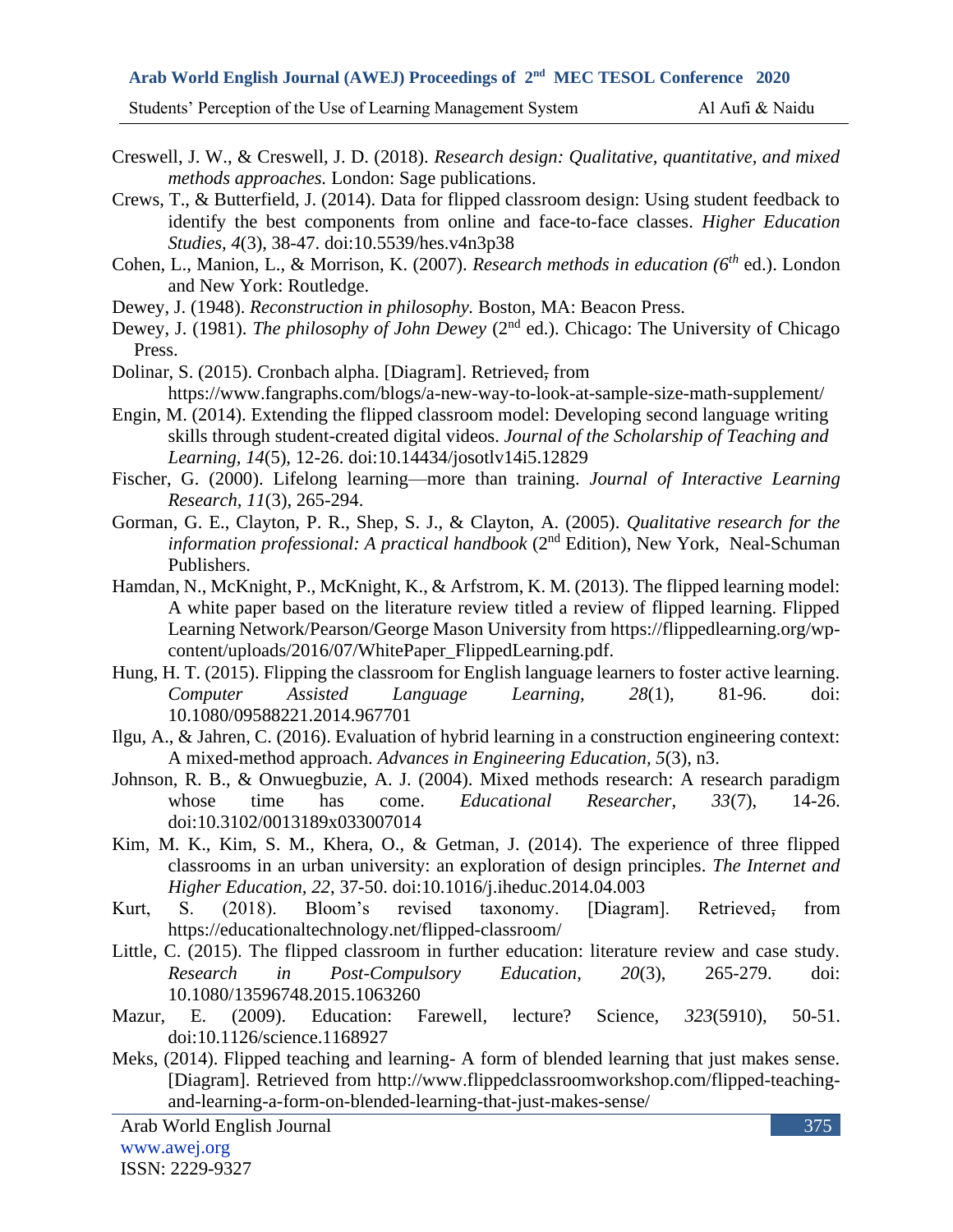- Michael, J. (2006). Where's the evidence that active learning works? Advances in Physiology Education, *30*, 159-167. doi:10.1152/advan.00053.2006
- Naidu V.R., Singh B., Farei K.A., Suqri N.A. (2020) Machine learning for flipped teaching in higher education—A reflection. *Sustainable Development and Social Responsibility— Volume 2. Advances in Science, Technology & Innovation (IEREK Interdisciplinary Series for Sustainable Development)*. Springer, Cham. [https://doi.org/10.1007/978-3-030-32902-](https://doi.org/10.1007/978-3-030-32902-0_16) [0\\_16](https://doi.org/10.1007/978-3-030-32902-0_16)
- Neto, J., Gomes, G., & Titton, L. (2017). Using technology driven flipped class to promote active learning in accounting. *Revista Universo Contábil, 13*(1), 49-64. doi:10.4270/ruc.2017103
- O'Flaherty, J., & Phillips, C. (2015). The use of flipped classrooms in higher education: A scoping review. The Internet and Higher Education, *25*, 85-95. doi:10.1016/j.iheduc.2015.02.002
- Patton, M. Q. (2002). *Qualitative Research and Evaluation Methods.* London: Sage Publications Inc.
- Patton, M. Q. (2010). *Developmental evaluation: Applying complexity concepts to enhance innovation and use.* New York: Guilford Press.
- Poloju, K. K., & Naidu, V. R. (2020). Impact of e-tools in teaching and learning for undergraduate students. In H. S. Saini, R. K. Singh, M. Tariq Beg, & J. S. Sahambi (Eds.), *Innovations in Electronics and Communication Engineering* (pp. 783–790). Springer Singapore.
- Ponikwer, F., & Patel, B. A. (2018). Implementation and evaluation of flipped learning for delivery of analytical chemistry topics. *Analytical and Bioanalytical Chemistry*, 2263-2269. doi:10.1007/s00216-018-0892-2
- Reyna, J. (2015). Active learning and the flipped classroom. *Training & Development, 42*(5), 30.
- Ritchhart, R., Church, M., & Morrison, K. (2011). *Making thinking visible: How to promote engagement, understanding, and independence for all learners*. USA, John Wiley & Sons.
- Roehl, A., Reddy, S. L., & Shannon, G. J. (2013). The flipped classroom: An opportunity to engage millennial students through active learning strategies. *Journal of Family & Consumer Sciences, 105*(2), 44-49. doi:10.14307/jfcs105.2.12
- Sage, M., & Sele, P. (2015). Reflective journaling as a flipped classroom technique to increase reading and participation with social work students*. Journal of Social Work Education, 51*(4), 668-681. doi: 10.1080/10437797.2015.1076274
- Saunders, M., Sin, C., & Dempster, S. (2015). Evaluative research in higher education policy analysis. In *Theory and Method in Higher Education Research* (Vol. 3, pp. 49-69). Emerald Group Publishing Limited.
- Sharma, N., Lau, C. S., Doherty, I., & Harbutt, D. (2015). How we flipped the medical classroom. Medical Teacher, *37*(4), 327-330. doi: 10.3109/0142159X.2014.923821
- Strayer, J. F. (2012). How learning in an inverted classroom influences cooperation, innovation and task orientation. *Learning Environments Research, 15*(2), 171-193. doi:10.1007/s10984-012-9108-4
- Stöhr, C., & Adawi, T. (2018). Flipped classroom research: From "black box" to "white box" evaluation. *Education Sciences, 8*(1), 2-4. doi:10.3390/educsci8010022
- Tang, F., Chen, C., Zhu, Y., Zuo, C., Zhong, Y., Wang, N., … Liang, D. (2017). Comparison between flipped classroom and lecture-based classroom in ophthalmology clerkship. Medical Education Online, 22(1), 1395679. doi:10.1080/10872981.2017.1395679
- Tavakol, M., & Dennick, R. (2011). Making sense of Cronbach's alpha. [Diagram]. Retrieved from https://www.statisticshowto.datasciencecentral.com/cronbachs-alpha-spss/